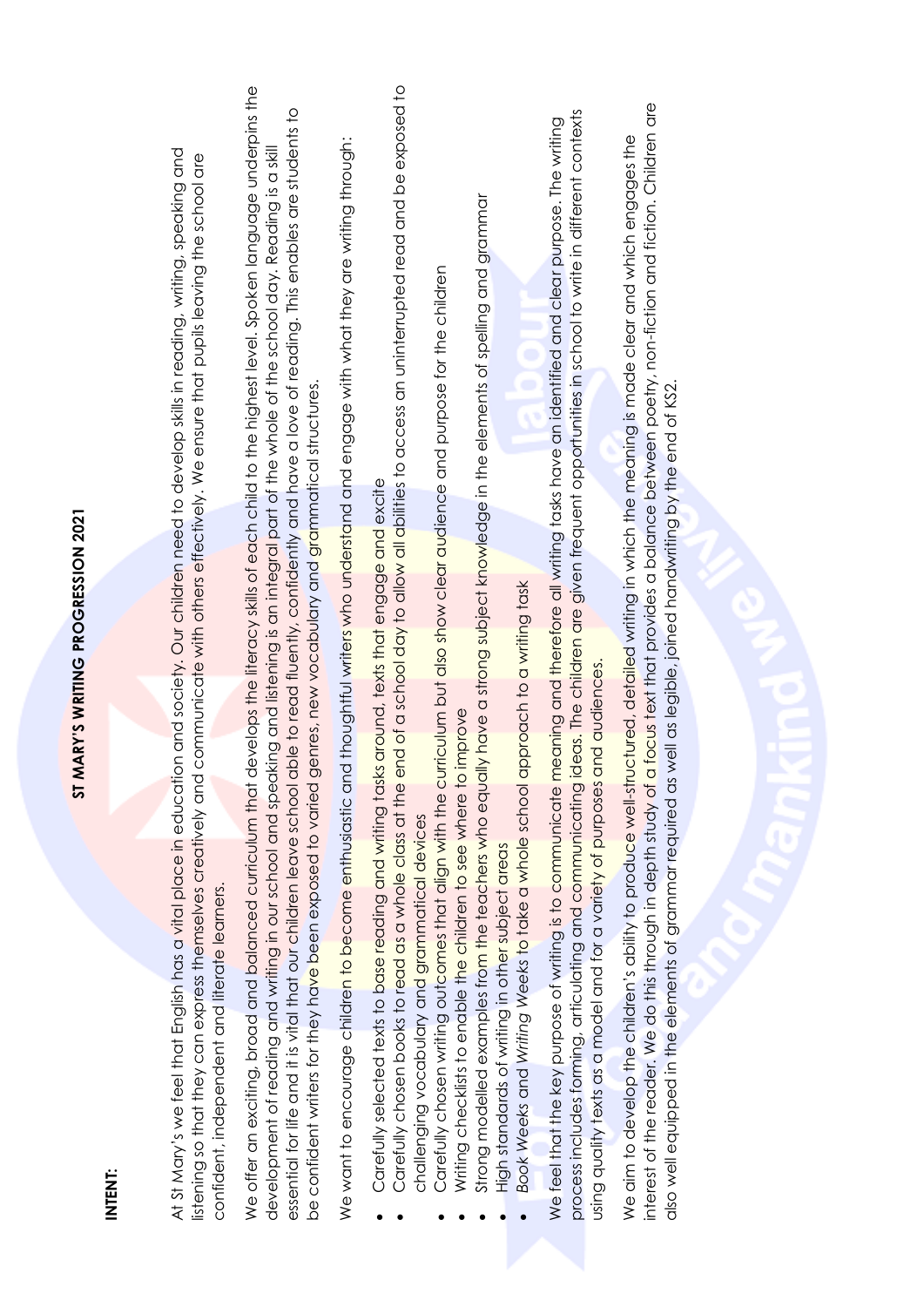|                                    | 30-50 months                                                                                  | $40 - 60$ months                                                                                                           | Year 1                                                                                                                              | Year 2                                                                                                                                                                        |
|------------------------------------|-----------------------------------------------------------------------------------------------|----------------------------------------------------------------------------------------------------------------------------|-------------------------------------------------------------------------------------------------------------------------------------|-------------------------------------------------------------------------------------------------------------------------------------------------------------------------------|
| Phonic &<br>Whole word<br>spelling | Sometimes gives meaning to<br>marks as they draw and paint<br>Ascribes meanings to marks that | Gives meaning to marks they<br>make as they draw, write and<br>paint                                                       | Words containing each of the<br>40+ phonemes taught<br>Common exception words                                                       | Segmenting spoken words into<br>phonemes and representing<br>these by graphemes, spelling<br>many correctly                                                                   |
|                                    | they see in different places                                                                  | Begins to break the flow of<br>speech into words                                                                           | The days of the week                                                                                                                | Learning new ways of spelling                                                                                                                                                 |
|                                    |                                                                                               | Continues a rhyming string                                                                                                 | Name the letters of the alphabet                                                                                                    | phonemes for which 1 or more<br>spellings are already known, and<br>learn some words with each                                                                                |
|                                    |                                                                                               | Hears and says the initial sound in<br>words                                                                               | in order<br>Using letter names to distinguish<br>between alternative spellings of                                                   | spelling, including a few common<br>homophones                                                                                                                                |
|                                    |                                                                                               | Can segment the sounds in<br>simple words and blend them<br>together                                                       | the same sound                                                                                                                      | Learning to spell common<br>exception words                                                                                                                                   |
|                                    |                                                                                               | Links sounds to letters, naming<br>and sounding the letters of the<br>alphabet                                             |                                                                                                                                     | Distinguishing between<br>homophones and near-<br>homophones                                                                                                                  |
| Other word<br>building<br>spelling |                                                                                               | Uses some clearly identifiable<br>letters to communicate meaning,<br>representing some sounds<br>correctly and in sequence | Using the spelling rule for adding<br>-s or -es as the plural marker for<br>nouns and the third person<br>singular marker for verbs | Learning the possessive<br>apostrophe (singular)<br>Learning to spell more words with                                                                                         |
|                                    |                                                                                               | Writes own name and other                                                                                                  | Using the prefix un-                                                                                                                | contracted forms                                                                                                                                                              |
|                                    |                                                                                               | things such as labels, captions                                                                                            | Using -ing, -ed, -er and -est<br>where no change is needed in<br>the spelling of root words                                         | Add suffixes to spell longer words,<br>including -ment, -ness, -ful, -less,<br>$-$ ly                                                                                         |
|                                    |                                                                                               |                                                                                                                            | Apply simple spelling rules and<br>guidance from Appendix 1                                                                         | Apply spelling rules and<br>guidelines from Appendix 1                                                                                                                        |
| Transcription                      |                                                                                               | Attempts to write short sentences<br>in meaningful contexts                                                                | Write from memory simple<br>sentences dictated by the                                                                               | Write from memory simple<br>sentences dictated by the                                                                                                                         |
|                                    |                                                                                               | Early Learning Goal Children use<br>their phonic knowledge to write<br>words in ways which match their<br>spoken sounds    | teacher that include words using<br>the GPCs and common<br>exception words taught so far                                            | teacher that include words using<br>the GPCs, common exception<br>words and punctuation taught so<br>far                                                                      |
|                                    |                                                                                               | They also write some irregular<br>common words                                                                             |                                                                                                                                     |                                                                                                                                                                               |
|                                    |                                                                                               | They write simple sentences<br>which can be read by<br>themselves and others                                               |                                                                                                                                     |                                                                                                                                                                               |
|                                    |                                                                                               | Some words are spelt correctly<br>and others are phonetically<br>plausible                                                 |                                                                                                                                     |                                                                                                                                                                               |
| Handwriting                        |                                                                                               |                                                                                                                            | Sit correctly at a table, holding a<br>pencil comfortably and correctly                                                             | Form lower-case letters of the<br>correct size relative to one<br>another                                                                                                     |
|                                    |                                                                                               |                                                                                                                            | Begin to form lower-case letters in<br>the correct direction, starting and<br>finishing in the right place<br>Form capital letters  | Start using some of the diagonal<br>and horizontal strokes needed to<br>join letters and understand which<br>letters, when adjacent to one<br>another, are best left unjoined |
|                                    |                                                                                               |                                                                                                                            | Form digits 0-9<br>Understand which letters belong<br>to which handwriting 'families'                                               | Write capital letters and digits of<br>the correct size, orientation and<br>relationship to one another and<br>to lower-case letters                                          |
|                                    |                                                                                               |                                                                                                                            | and to practise these                                                                                                               | Use spacing between words that<br>reflects the size of the letters                                                                                                            |
| Contexts for<br>Writing            |                                                                                               |                                                                                                                            |                                                                                                                                     | Writing narratives about personal<br>experiences and those of others<br>(real and fictional)                                                                                  |
|                                    |                                                                                               |                                                                                                                            |                                                                                                                                     | Writing about real events                                                                                                                                                     |
|                                    |                                                                                               |                                                                                                                            |                                                                                                                                     | Writing poetry                                                                                                                                                                |
|                                    |                                                                                               |                                                                                                                            |                                                                                                                                     | Writing for different purposes                                                                                                                                                |
|                                    |                                                                                               |                                                                                                                            |                                                                                                                                     |                                                                                                                                                                               |
| Planning                           |                                                                                               |                                                                                                                            | Saying out loud what they are                                                                                                       | Planning or saying out loud what                                                                                                                                              |
| Writing                            |                                                                                               |                                                                                                                            | going to write about                                                                                                                | they are going to write about                                                                                                                                                 |
|                                    |                                                                                               |                                                                                                                            | Composing a sentence orally<br>before writing it                                                                                    |                                                                                                                                                                               |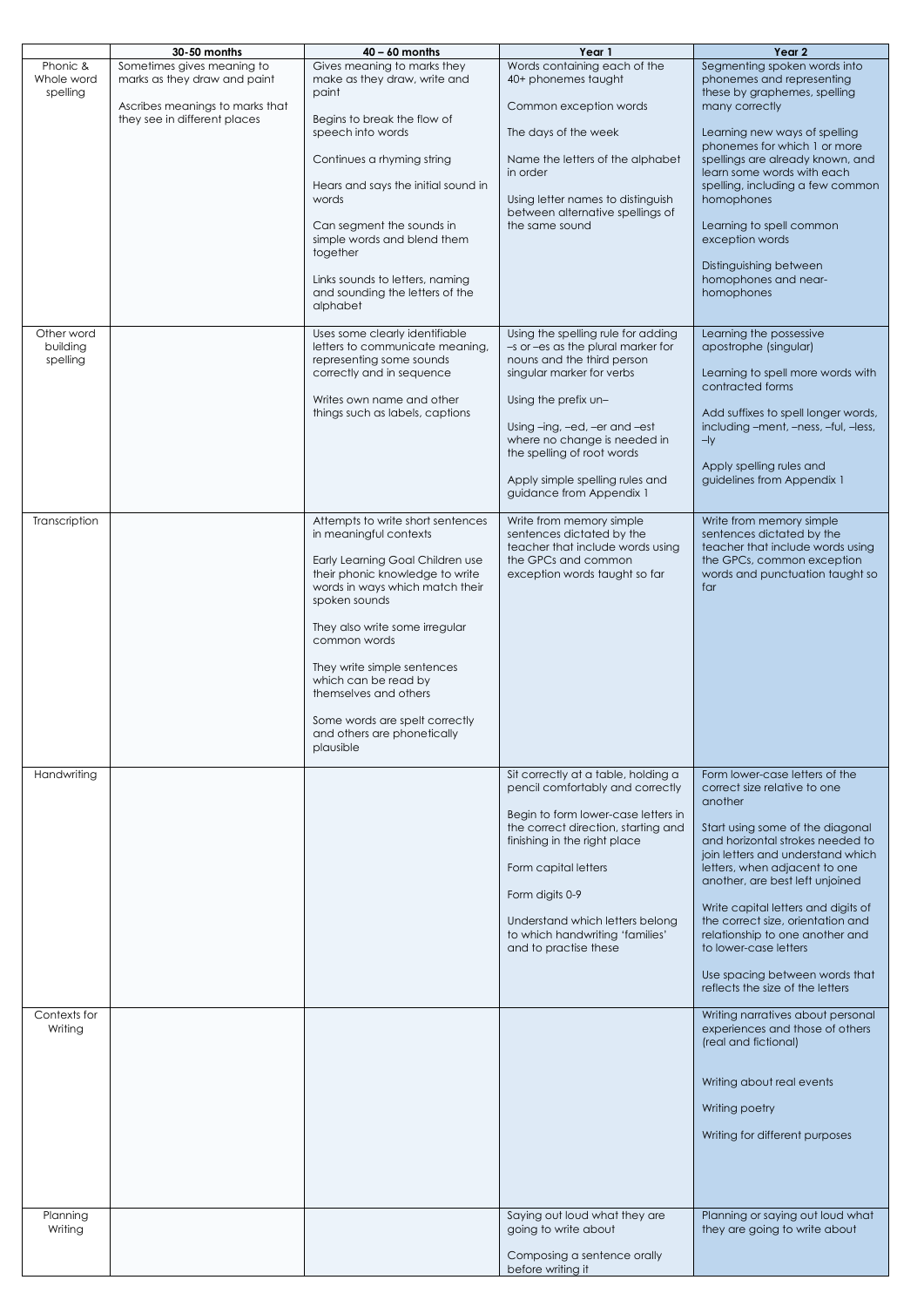| Drafting<br>Writing        |  | Sequencing sentences to form<br>short narratives<br>Re-reading what they have<br>written to check that it makes<br>sense                                                                                                                                                                                                                                                                                  | Writing down ideas and/or key<br>words, including new vocabulary<br>Encapsulating what they want to<br>say, sentence by sentence                                                                                                                                                                                                                                                                                                                                                                 |
|----------------------------|--|-----------------------------------------------------------------------------------------------------------------------------------------------------------------------------------------------------------------------------------------------------------------------------------------------------------------------------------------------------------------------------------------------------------|--------------------------------------------------------------------------------------------------------------------------------------------------------------------------------------------------------------------------------------------------------------------------------------------------------------------------------------------------------------------------------------------------------------------------------------------------------------------------------------------------|
| Editing<br>Writing         |  | Discuss what they have written<br>with the teacher or other pupils                                                                                                                                                                                                                                                                                                                                        | Evaluating their writing with the<br>teacher and other pupils<br>Rereading to check that their<br>writing makes sense and that<br>verbs to indicate time are used<br>correctly and consistently,<br>including verbs in the continuous<br>form<br>Proofreading to check for errors<br>in spelling, grammar and<br>punctuation                                                                                                                                                                     |
| Performing<br>Writing      |  | Read their writing aloud clearly<br>enough to be heard by their<br>peers and the teacher                                                                                                                                                                                                                                                                                                                  | Read aloud what they have<br>written with appropriate<br>intonation to make the meaning<br>clear                                                                                                                                                                                                                                                                                                                                                                                                 |
| Vocabulary                 |  | Leaving spaces between words<br>Joining words and joining clauses<br>using "and"                                                                                                                                                                                                                                                                                                                          | Expanded noun phrases to<br>describe and specify                                                                                                                                                                                                                                                                                                                                                                                                                                                 |
| Grammar                    |  | Regular plural noun suffixes (-s, -<br>es)<br>Verb suffixes where root word is<br>unchanged (-ing, -ed, -er)<br>Un- prefix to change meaning of<br>adjectives/adverbs<br>To combine words to make<br>sentences, including using and<br>Sequencing sentences to form<br>short narratives<br>Separation of words with spaces<br>Sentence demarcation (.!?)<br>Capital letters for names and<br>pronoun 'l') | Sentences with different forms:<br>statement, question,<br>exclamation, command<br>The present and past tenses<br>correctly and consistently<br>including the progressive form<br>Subordination (using when, if,<br>that, or because) and<br>coordination (using or, and, or<br>but)<br>Some features of written<br><b>Standard English</b><br>Suffixes to form new words (-ful, -<br>er, -ness)<br>Sentence demarcation<br>Commas in lists<br>Apostrophes for omission &<br>singular possession |
| Punctuation                |  | Beginning to punctuate<br>sentences using a capital letter<br>and a full stop, question mark or<br>exclamation mark<br>Using a capital letter for names of<br>people, places, days of the<br>week, and personal pronoun 'I'                                                                                                                                                                               | Learning how to use both familiar<br>and new punctuation correctly,<br>including full stops, capital letters,<br>exclamation marks, question<br>marks, commas for lists and<br>apostrophes for contracted forms<br>and the possessive (singular)                                                                                                                                                                                                                                                 |
| Grammatical<br>Terminology |  | Letter, capital letter, word,<br>singular, plural, sentence<br>punctuation, full stop, question<br>mark, exclamation mark                                                                                                                                                                                                                                                                                 | Noun, noun phrase, statement,<br>question, exclamation,<br>command, compound,<br>adjective, verb, suffix, adverb<br>tense (past, present),<br>apostrophe, comma                                                                                                                                                                                                                                                                                                                                  |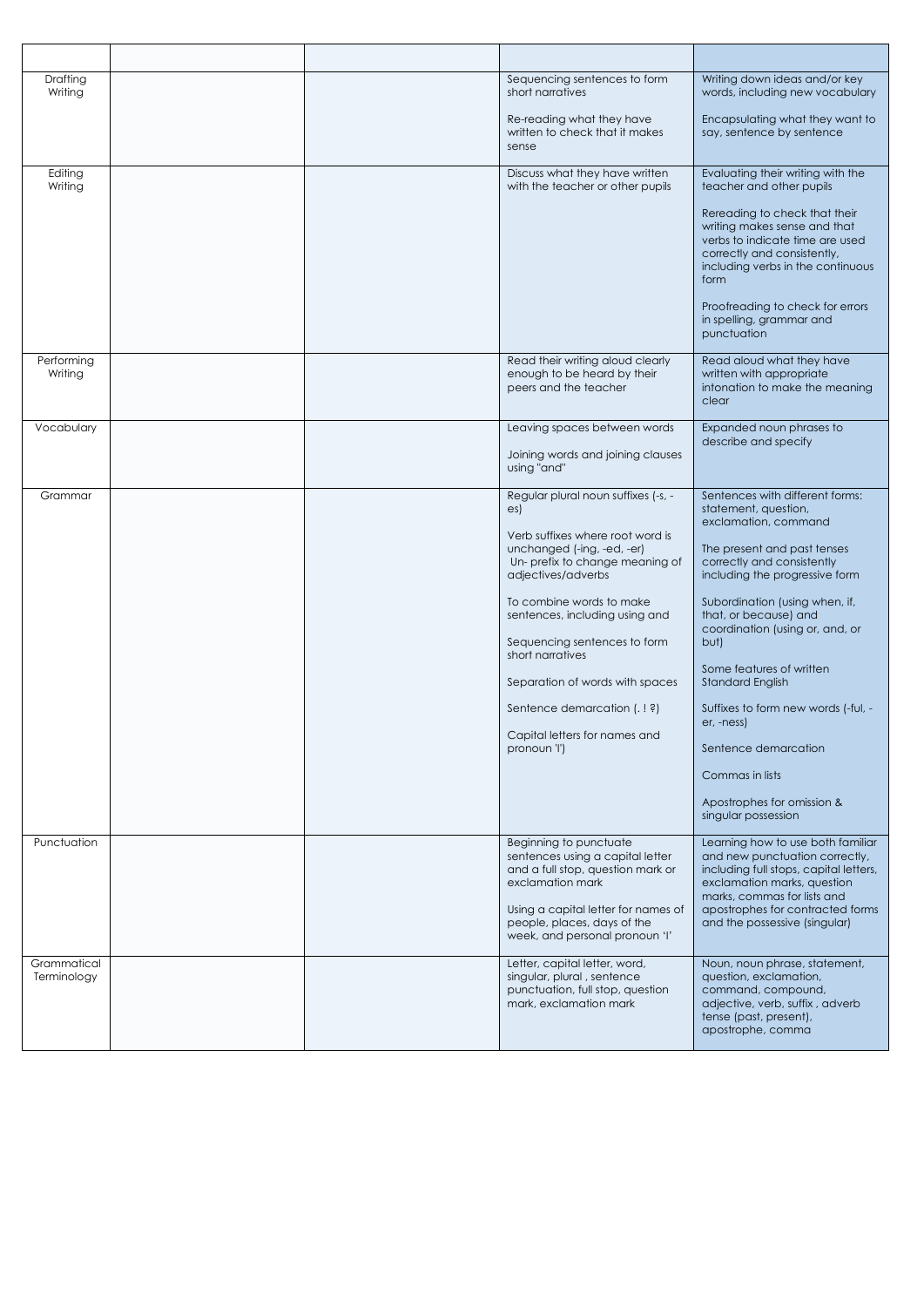| Year <sub>3</sub>                                                                                                                                           | Year 4                                                                                                                                                                           | Year 5                                                                                                                                                      | Year 6                                                                                                                                                      |                                    |
|-------------------------------------------------------------------------------------------------------------------------------------------------------------|----------------------------------------------------------------------------------------------------------------------------------------------------------------------------------|-------------------------------------------------------------------------------------------------------------------------------------------------------------|-------------------------------------------------------------------------------------------------------------------------------------------------------------|------------------------------------|
| Spell further homophones<br>Spell words that are often                                                                                                      | Spell further homophones<br>Spell words that are often                                                                                                                           | Spell some words with 'silent'<br>letters                                                                                                                   | Spell some words with 'silent'<br><b>letters</b>                                                                                                            | Phonic &<br>Whole word<br>spelling |
| misspelt (Appendix 1)                                                                                                                                       | misspelt (Appendix 1)<br>Apply known spelling rules and                                                                                                                          | Continue to distinguish between<br>homophones and other words<br>which are often confused                                                                   | Continue to distinguish between<br>homophones and other words<br>which are often confused                                                                   |                                    |
|                                                                                                                                                             | patterns to spell unfamiliar words.<br>(Appendix 1)                                                                                                                              | Use knowledge of morphology<br>and etymology in spelling and                                                                                                | Use knowledge of morphology<br>and etymology in spelling and                                                                                                |                                    |
|                                                                                                                                                             |                                                                                                                                                                                  | understand that the spelling of<br>some words needs to be learnt                                                                                            | understand that the spelling of<br>some words needs to be learnt                                                                                            |                                    |
|                                                                                                                                                             |                                                                                                                                                                                  | specifically, as listed in Appendix                                                                                                                         | specifically, as listed in Appendix                                                                                                                         |                                    |
| Use further prefixes and suffixes<br>and understand how to add<br>them                                                                                      | Use further prefixes and suffixes<br>and understand how to add<br>them                                                                                                           | Use further prefixes and suffixes<br>and understand the guidance<br>for adding them                                                                         | Use further prefixes and suffixes<br>and understand the guidance<br>for adding them                                                                         | Other word<br>building<br>spelling |
| Place the possessive apostrophe<br>accurately in words with regular<br>plurals and in words with irregular<br>plurals                                       | Place the possessive apostrophe<br>accurately in words with regular<br>plurals and in words with irregular<br>plurals                                                            | Use dictionaries to check the<br>spelling and meaning of words<br>Use the first 3 or 4 letters of a                                                         | Use dictionaries to check the<br>spelling and meaning of words<br>Use the first 3 or 4 letters of a                                                         |                                    |
| Use the first 2 or 3 letters of a<br>word to check its spelling in a<br>dictionary                                                                          | Use the first 2 or 3 letters of a<br>word to check its spelling in a<br>dictionary<br>Use apostrophes correctly for<br>possession when the name ends<br>$\mathsf{in} \mathsf{s}$ | word to check spelling, meaning<br>or both of these in a dictionary                                                                                         | word to check spelling, meaning<br>or both of these in a dictionary<br>Use spelling rules and root word                                                     |                                    |
|                                                                                                                                                             |                                                                                                                                                                                  |                                                                                                                                                             | knowledge to spell out unfamiliar<br>words (usually antonyms)                                                                                               |                                    |
| Write from memory simple                                                                                                                                    | Write from memory simple                                                                                                                                                         | Write fluently                                                                                                                                              |                                                                                                                                                             | Transcription                      |
| sentences, dictated by the<br>teacher, that include words and<br>punctuation taught so far                                                                  | sentences, dictated by the<br>teacher, that include words and<br>punctuation taught so far                                                                                       |                                                                                                                                                             |                                                                                                                                                             |                                    |
| Use the diagonal and horizontal<br>strokes that are needed to join<br>letters and understand which<br>letters, when adjacent to one                         | Use the diagonal and horizontal<br>strokes that are needed to join<br>letters and understand which<br>letters, when adjacent to one                                              | Choosing which shape of a letter<br>to use when given choices and<br>deciding whether or not to join<br>specific letters                                    | Choosing which shape of a letter<br>to use when given choices and<br>deciding whether or not to join<br>specific letters                                    | Handwriting                        |
| another, are best left unjoined                                                                                                                             | another, are best left unjoined                                                                                                                                                  | Choosing the writing implement                                                                                                                              | Choosing the writing implement                                                                                                                              |                                    |
| Increase the legibility,<br>consistency and quality of their<br>handwriting                                                                                 | Increase the legibility,<br>consistency and quality of their<br>handwriting                                                                                                      | that is best suited for a task<br>Clear differentiation between                                                                                             | that is best suited for a task<br>Adapting handwriting style to                                                                                             |                                    |
|                                                                                                                                                             | Increase the speed of writing                                                                                                                                                    | notetaking handwriting and<br>publishing handwriting                                                                                                        | match the purpose of the writing                                                                                                                            |                                    |
| Discussing writing similar to that<br>which they are planning to write<br>in order to understand and learn<br>from its structure, vocabulary<br>and grammar | Discussing writing similar to that<br>which they are planning to write<br>in order to understand and learn<br>from its structure, vocabulary<br>and grammar                      | Identifying the audience for and<br>purpose of the writing, selecting<br>the appropriate form and using<br>other similar writing as models for<br>their own | Identifying the audience for and<br>purpose of the writing, selecting<br>the appropriate form and using<br>other similar writing as models for<br>their own | Contexts for<br>Writing            |
|                                                                                                                                                             | Understanding the purpose of<br>the writing                                                                                                                                      | In writing narratives, considering<br>how authors have developed<br>characters and settings in what<br>pupils have read, listened to or<br>seen performed   | In writing narratives, considering<br>how authors have developed<br>characters and settings in what<br>pupils have read, listened to or<br>seen performed   |                                    |
|                                                                                                                                                             |                                                                                                                                                                                  | Develop awareness of how<br>language changes depending<br>on the genre of writing                                                                           | Can write for a range of<br>purposes, adapting language to<br>fit the purpose                                                                               |                                    |
|                                                                                                                                                             |                                                                                                                                                                                  |                                                                                                                                                             | Awareness of levels of formality<br>needed to fit the purpose and<br>audience of the piece of writing                                                       |                                    |
| Discussing and recording ideas<br>Composing and rehearsing<br>sentences orally (including                                                                   | Discussing and recording ideas<br>Composing and rehearsing<br>sentences orally (including                                                                                        | Noting and developing initial<br>ideas, drawing on reading and<br>research where necessary                                                                  | Noting and developing initial<br>ideas, drawing on reading and<br>research where necessary                                                                  | Planning<br>Writing                |
| dialogue), progressively building<br>a varied and rich vocabulary<br>and an increasing range of<br>sentence structures                                      | dialogue), progressively building<br>a varied and rich vocabulary<br>and an increasing range of<br>sentence structures                                                           | Ability to use bullet points for<br>note taking and to jot down<br>ideas and then adapt into<br>complete sentences/paragraphs                               | Thinking about the style of writing<br>to adopt and how the language<br>choices and formality will be<br>affected by this                                   |                                    |
|                                                                                                                                                             | Begin to think about the layout<br>of the text whilst planning                                                                                                                   |                                                                                                                                                             |                                                                                                                                                             |                                    |
| Organising paragraphs around a<br>theme                                                                                                                     | Organising paragraphs around a<br>theme                                                                                                                                          | Selecting appropriate grammar<br>and vocabulary, understanding<br>how such choices can change                                                               | Selecting appropriate grammar<br>and vocabulary, understanding<br>how such choices can change                                                               | Drafting<br>Writing                |
| In narratives, creating settings,<br>characters and plot                                                                                                    | In narratives, creating settings,<br>characters and plot                                                                                                                         | and enhance meaning                                                                                                                                         | and enhance meaning                                                                                                                                         |                                    |
| In non-narrative material, using<br>simple organisational devices                                                                                           | In non-narrative material, using<br>simple organisational devices                                                                                                                | In narratives, describing settings,<br>characters and atmosphere and<br>integrating dialogue to convey                                                      | In narratives, describing settings,<br>characters and atmosphere and<br>integrating dialogue to convey                                                      |                                    |
| (headings & subheadings)                                                                                                                                    | Beginning to think about most<br>appropriate language choices                                                                                                                    | character and advance the<br>action                                                                                                                         | character and advance the<br>action                                                                                                                         |                                    |
|                                                                                                                                                             |                                                                                                                                                                                  |                                                                                                                                                             |                                                                                                                                                             |                                    |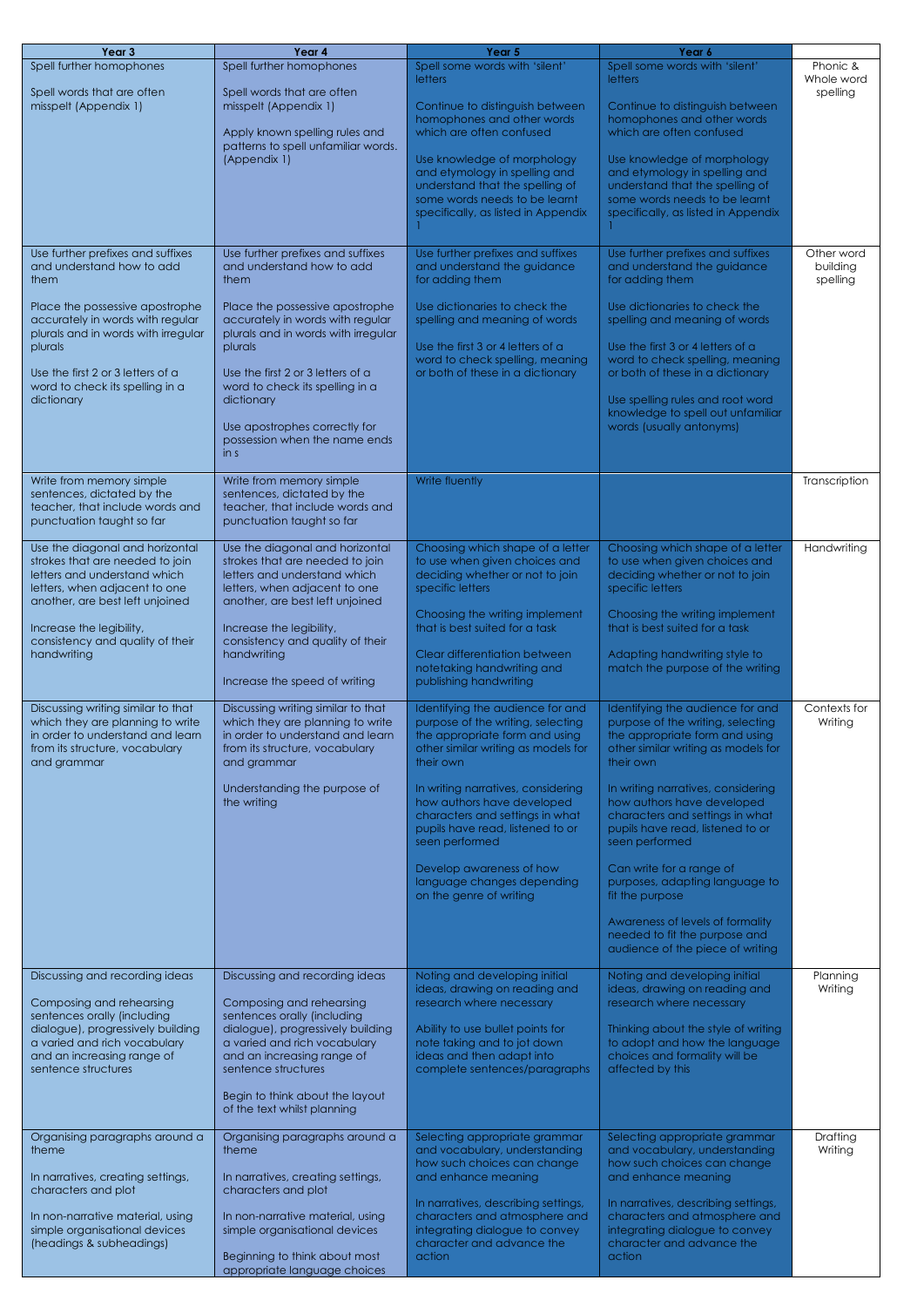|                                                                                                                                                                        |                                                                                                                                                                                                                                     | Précising longer passages                                                                                                                                                                     | Précising longer passages                                                                                                                                                                     |                       |
|------------------------------------------------------------------------------------------------------------------------------------------------------------------------|-------------------------------------------------------------------------------------------------------------------------------------------------------------------------------------------------------------------------------------|-----------------------------------------------------------------------------------------------------------------------------------------------------------------------------------------------|-----------------------------------------------------------------------------------------------------------------------------------------------------------------------------------------------|-----------------------|
|                                                                                                                                                                        |                                                                                                                                                                                                                                     | Using a wide range of devices to<br>build cohesion within and across<br>paragraphs                                                                                                            | Using a wide range of devices to<br>build cohesion within and across<br>paragraphs                                                                                                            |                       |
|                                                                                                                                                                        |                                                                                                                                                                                                                                     | Using further organisational and<br>presentational devices to<br>structure text and to guide the<br>reader                                                                                    | Using further organisational and<br>presentational devices to<br>structure text and to guide the<br>reader                                                                                    |                       |
|                                                                                                                                                                        |                                                                                                                                                                                                                                     |                                                                                                                                                                                               | Experimenting with layout and<br>organisation of a text to ensure<br>that it fits the purpose and<br>audience                                                                                 |                       |
| Assessing the effectiveness of<br>their own and others' writing and<br>suggesting improvements                                                                         | Assessing the effectiveness of<br>their own and others' writing and                                                                                                                                                                 | Assessing the effectiveness of<br>their own and others' writing                                                                                                                               | Assessing the effectiveness of<br>their own and others' writing                                                                                                                               | Editing<br>Writing    |
| Proposing changes to grammar<br>and vocabulary to improve<br>consistency, including the<br>accurate use of pronouns in                                                 | suggesting improvements<br>Proposing changes to grammar<br>and vocabulary to improve<br>consistency, including the<br>accurate use of pronouns in<br>sentences<br>Proofread for spelling and<br>punctuation errors<br>independently | Proposing changes to<br>vocabulary, grammar and<br>punctuation to enhance effects<br>and clarify meaning                                                                                      | Proposing changes to<br>vocabulary, grammar and<br>punctuation to enhance effects<br>and clarify meaning                                                                                      |                       |
| sentences<br>Proofread for spelling and<br>punctuation errors (may need                                                                                                |                                                                                                                                                                                                                                     | Ensuring the consistent and<br>correct use of tense throughout<br>a piece of writing                                                                                                          | Ensuring the consistent and<br>correct use of tense throughout<br>a piece of writing                                                                                                          |                       |
| support or scaffolding)                                                                                                                                                |                                                                                                                                                                                                                                     | Ensuring correct subject and<br>verb agreement when using<br>singular and plural, distinguishing<br>between the language of<br>speech and writing and<br>choosing the appropriate<br>register | Ensuring correct subject and<br>verb agreement when using<br>singular and plural, distinguishing<br>between the language of<br>speech and writing and<br>choosing the appropriate<br>register |                       |
|                                                                                                                                                                        |                                                                                                                                                                                                                                     | Proofread for spelling and<br>punctuation errors                                                                                                                                              | Proofread for spelling and<br>punctuation errors                                                                                                                                              |                       |
|                                                                                                                                                                        |                                                                                                                                                                                                                                     |                                                                                                                                                                                               | Reflective evaluation and<br>critique of their own work                                                                                                                                       |                       |
| Read their own writing aloud, to<br>a group or the whole class, using<br>appropriate intonation and<br>controlling the tone and volume<br>so that the meaning is clear | Read their own writing aloud, to<br>a group or the whole class, using<br>appropriate intonation and<br>controlling the tone and volume<br>so that the meaning is clear                                                              | Perform their own compositions,<br>using appropriate intonation,<br>volume, and movement so that<br>meaning is clear                                                                          | Perform their own compositions,<br>using appropriate intonation,<br>volume, and movement so that<br>meaning is clear                                                                          | Performing<br>Writing |
|                                                                                                                                                                        |                                                                                                                                                                                                                                     |                                                                                                                                                                                               | Good awareness of audience                                                                                                                                                                    |                       |
| Extending the range of<br>sentences with more than one                                                                                                                 | Extending the range of<br>sentences with more than one                                                                                                                                                                              | Use a thesaurus                                                                                                                                                                               | Use a thesaurus                                                                                                                                                                               | Vocabulary            |
| clause by using a wider range of<br>conjunctions, including when, if,<br>because, although                                                                             | clause by using a wider range of<br>conjunctions, including when, if,<br>because, although                                                                                                                                          | Using expanded noun phrases to<br>convey complicated information<br>concisely                                                                                                                 | Using expanded noun phrases to<br>convey complicated information<br>concisely                                                                                                                 |                       |
| Choosing nouns or pronouns<br>appropriately for clarity and<br>cohesion and to avoid repetition                                                                        | Choosing nouns or pronouns<br>appropriately for clarity and<br>cohesion and to avoid repetition                                                                                                                                     | Using modal verbs or adverbs to<br>indicate degrees of possibility                                                                                                                            | Using modal verbs or adverbs to<br>indicate degrees of possibility                                                                                                                            |                       |
| Using conjunctions, adverbs and<br>prepositions to express time and<br>cause (and place)                                                                               |                                                                                                                                                                                                                                     | Developing awareness of levels<br>of formality                                                                                                                                                | Awareness of levels of formality<br>and shifts in formality within a<br>piece of writing                                                                                                      |                       |
|                                                                                                                                                                        |                                                                                                                                                                                                                                     |                                                                                                                                                                                               | Use knowledge of connotations<br>to select precise vocabulary to fit<br>the purpose and the audience<br>of the piece                                                                          |                       |
| Using the present perfect form of<br>verbs in contrast to the past<br>tense                                                                                            | Using fronted adverbials<br>Difference between plural and<br>possessive -s                                                                                                                                                          | Using the perfect form of verbs to<br>mark relationships of time and<br>cause                                                                                                                 | Recognising vocabulary and<br>structures that are appropriate<br>for formal speech and writing,<br>including subjunctive forms                                                                | Grammar               |
| Form nouns using prefixes (super-,<br>anti-)<br>Use the correct form of 'a' or 'an'                                                                                    | <b>Standard English verb inflections</b><br>(I did vs I done)                                                                                                                                                                       | Using relative clauses beginning<br>with who, which, where, when,<br>whose, that or with an implied (ie<br>omitted) relative pronoun                                                          | Using passive verbs to affect the<br>presentation of information in a<br>sentence                                                                                                             |                       |
| Word families based on common<br>words (solve, solution, dissolve,<br>insoluble)                                                                                       | Extended noun phrases,<br>including with prepositions<br>Appropriate choice of pronoun                                                                                                                                              | Converting nouns or adjectives<br>into verbs                                                                                                                                                  | Using the perfect form of verbs to<br>mark relationships of time and<br>cause                                                                                                                 |                       |
|                                                                                                                                                                        | or noun to create cohesion                                                                                                                                                                                                          | Verb prefixes<br>Devices to build cohesion,                                                                                                                                                   | Differences in informal and<br>formal language                                                                                                                                                |                       |
|                                                                                                                                                                        |                                                                                                                                                                                                                                     | including adverbials of time,<br>place and number                                                                                                                                             | Synonyms & antonyms                                                                                                                                                                           |                       |
|                                                                                                                                                                        |                                                                                                                                                                                                                                     |                                                                                                                                                                                               | Further cohesive devices such as<br>grammatical connections and<br>adverbials                                                                                                                 |                       |
|                                                                                                                                                                        |                                                                                                                                                                                                                                     |                                                                                                                                                                                               | Use of ellipsis                                                                                                                                                                               |                       |